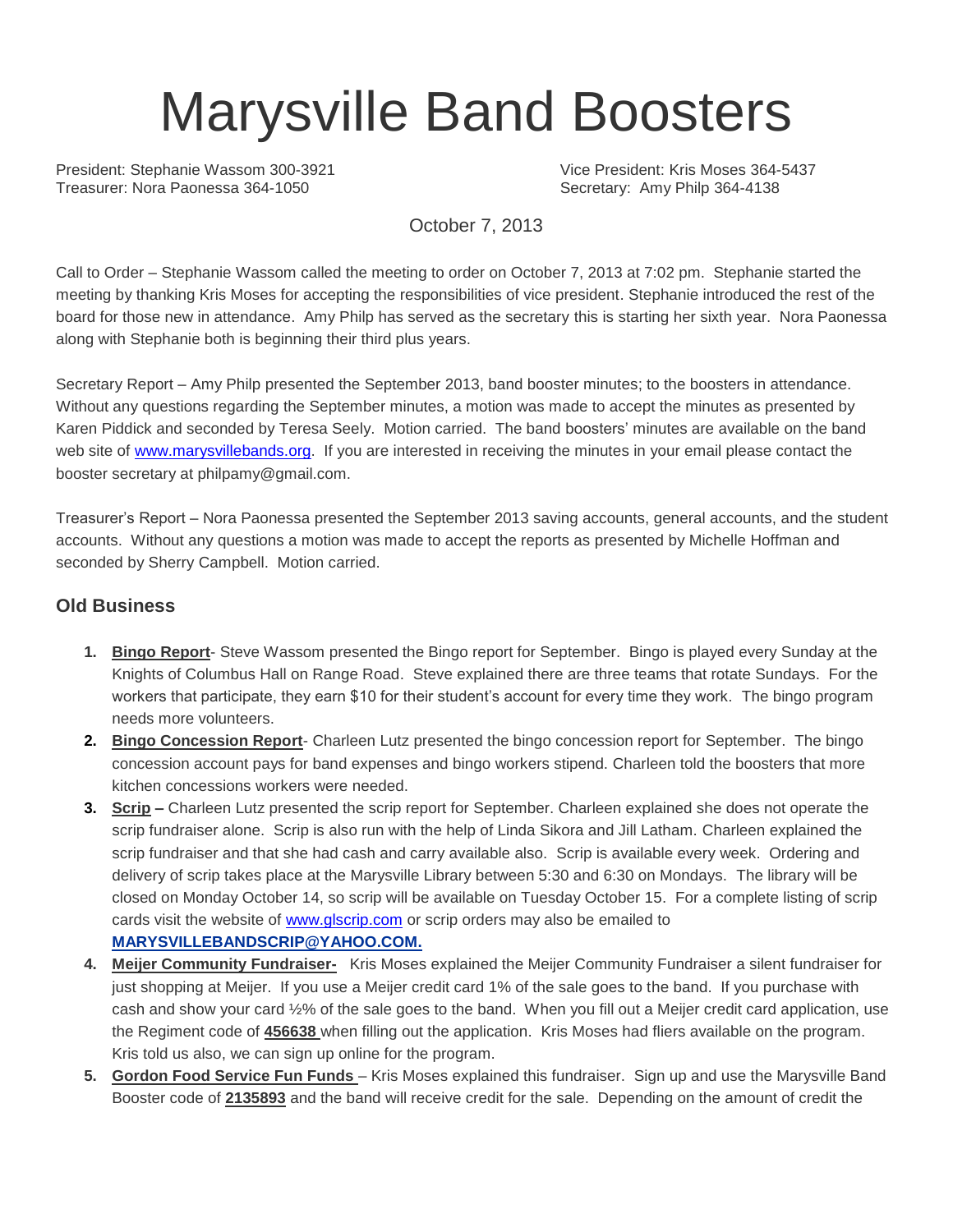Boosters receives for the quarter, will decide the amount of profit given back to the band. Purchase scrip for further benefits. Kris had fliers available explaining the program. Easy money for just shopping and showing your Gordon's card.

- **6. Goodsearch.com** Nora Paonessa explained the program for [www.goodsearch.com](http://www.goodsearch.com/) and [www.goodshop.com](http://www.goodshop.com/) . Use [www.goodsearch.com](http://www.goodsearch.com/) for your search engine and the band receives a penny for every search. Use [www.goodshop.com](http://www.goodshop.com/) for your shopping and the band will receive a percentage of your purchases. Use Marysville Viking Regiment on the tool bar. So far this year we have earned \$66 for this silent fundraiser.
- **7. Spaghetti Dinner** Stephanie Wassom gave us information regarding the homecoming spaghetti dinner. The boosters served 831 people. The booster's income was up due to the many donations given to the boosters for this annual fundraiser. Junction Buoy, Meijer, Gerry's Distributing, Pepsi Co, Olive Garden, Pastries and More, Hullettes Farm Market, St. Clair Athletic Association, Springrove Variety, and Cooky Kutchey all donated food/supplies for the dinner. The Sikora's donated two tickets to be raffled off of the MSU vs U of M football game. The 50/50 raffle and pop bottle also brought in money for the boosters to support the band program. Lisa Novy will be taking over the traditional homecoming dinner next year.
- **8. Student Accounts** Bruce Patchel explained to the boosters about student accounts. He works with the fundraiser chairpersons to credit the student account balances.
- **9. Mum Sale –** Rochelle Fischer reported that 1458 mum's were sold. Another successful year. Thank you to all the volunteers that helped on the delivery day.
- **10. Cookie Dough Fundraiser –** Colleen Ryan reported that the cookie dough fundraiser was underway. The sale will run from October 2 – 16. Delivery of cookie dough will be November 12 in the MMS cafeteria from 3:30 – 6 pm. Volunteers are need on the delivery day after 1 pm.

#### **New Business**

- 1. **Discount Cards** Stephanie Wassom explained that Diane Sylvia will be chairing the Discount cards this year. She said the cards will have a new look that will include three additional business at the same \$10 price. This fundraiser will help the student account by \$7 for every card sold. Good stocking stuffers. Sale should begin November  $20<sup>th</sup>$ . The cards must be purchased at time of ordering.
- 2. **Bus/Tickets to Ford Field** Stephanie Wassom told the boosters that Kris Moses will be working on securing a bus to take fans to the Ford Field competition. Tickets for the band competition will also be made available in advance. Watch for information on the website. www.marysvillebands.org
- 3. **MCBA Sweatshirts Orders** Stephanie Wassom told the boosters that the MCBA sweatshirt order form will be coming out soon. Sweatshirts can be preordered or purchased the day of the MCBA band competition at Ford Field. Steve Wassom will be preparing the form for the sale.
- 4. **Senior Night – October 25** Stephanie Wassom reminded senior parents that Senior Night is coming up on October 25. See the website for specifics. Report time is 6 pm.
- 5. **Band-a-Rama Concert** Stephanie Wassom announced the Band-a-Rama concert is October 28 at 7:30 for 7 12 grade students. Volunteers are needed for the 50/50 raffle. Band merchandise will also be available.
- 6. **Candles for Winterguard** Kelly Yeager said the winterguard will be having a candle sale October 21 November 4. The sale is available for all winterguard and band students. See Kelly Yeager for more information
- 7. **Bingo Request** Stephanie Wassom again asked for more volunteers for Bingo. Bingo is the biggest fundraiser for the band program. If you volunteer for bingo the position you work is matched up to your interests. Working bingo is a lot of fun. Her goal is to get a  $4<sup>th</sup>$  team so everyone involved only needs to work one Sunday a month.